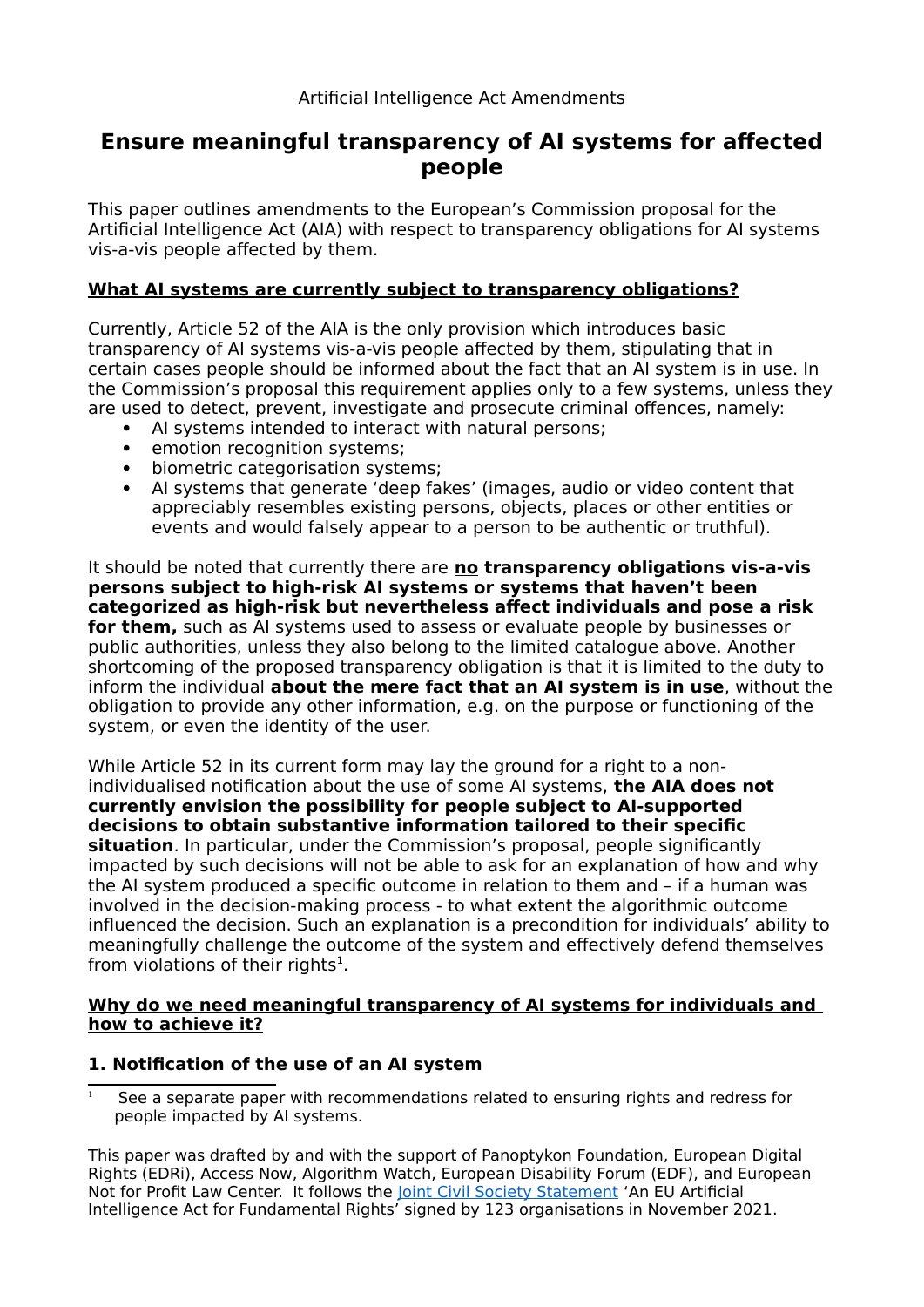To ensure a high level of protection of fundamental rights, the law should make it easy for people to find out if they are subject to, or impacted by, an AI system. Knowing that an AI system is used and for what purpose is a precondition to identify and report a violation of fundamental rights, such as discriminatory or unfair treatment, and to exercise one's rights. When companies or institutions using AI are transparent about it and do not operate in the dark, it contributes not only to increasing their accountability for the AI systems they deploy, but also to creating an ecosystem of trust and excellence around AI, which is one of the key goals of the proposed regulation.

Article 52 currently only covers situations where the nature of an AI system poses a risk of manipulation or deception, but notification about the use of AI systems is even more crucial when the use of an AI system may significantly impact someone's life, legal situation, or social status, which is the case for all high-risk AI systems included in Annex III. The opportunity to find out that an AI system is in operation and what it does is also essential from the perspective of consumer protection, where consumers' individual traits are assessed or evaluated for the purposes of offering them services or goods or determining the conditions of access to such goods or services.

#### **In this context, the list of systems subject to transparency obligations under Article 52 is unjustifiably limited.** All the more so when we consider that:

- the AIA in its current form does not envision a parallel obligation relating to high-risk AI systems. In the context of protection of fundamental rights it is not clear why people should be informed about the use of a chatbot, even when it poses a relatively lower risk, but not about an AI system which participates in assessing their CV or their benefits request<sup>[2](#page-1-0)</sup>;
- GDPR information requirements related to profiling are insufficient in this context because, first of all, they apply only to situations where personal data as defined by the GDPR is processed (while an AI system might rely on big data or non-personal variables) and second of all, specific obligations related to providing meaningful information about the functioning, logic and consequences of an AI system are limited to situations which fall under the narrow scope of Article 22 GDPR (**solely automated decisions** which produce legal or otherwise significant effects for the data subject), thus excluding situations where impact on the individual's life is still significant but the decision is taken with the assistance of - and not solely by - an AI system;
- certain AI systems which assess or evaluate people's individual traits and influence their access to goods and services, even when such systems are not designated as high-risk under the AIA (e.g. price determination systems, systems which rank offers in online shops or recommend personalised diets based on an individual's health condition), pose an inherent risk of manipulation, consumer harm, discrimination or even a threat to health and safety, and as such people should be aware that such systems are used on them.

Therefore, we propose to expand the list of AI systems subject to transparency obligations to also **include all high-risk AI systems as well as AI systems which assess and evaluate people, predict their behaviour, interests or personal** 

<span id="page-1-0"></span><sup>&</sup>lt;sup>2</sup> Please note that one of the supporters of these recommendations, the European Disability Forum, advocated for a prohibition on these systems.

This paper was drafted by and with the support of Panoptykon Foundation, European Digital Rights (EDRi), Access Now, Algorithm Watch, European Disability Forum (EDF), and European Not for Profit Law Center. It follows the [Joint Civil Society Statement](https://edri.org/our-work/civil-society-calls-on-the-eu-to-put-fundamental-rights-first-in-the-ai-act/) 'An EU Artificial Intelligence Act for Fundamental Rights' signed by 123 organisations in November 2021.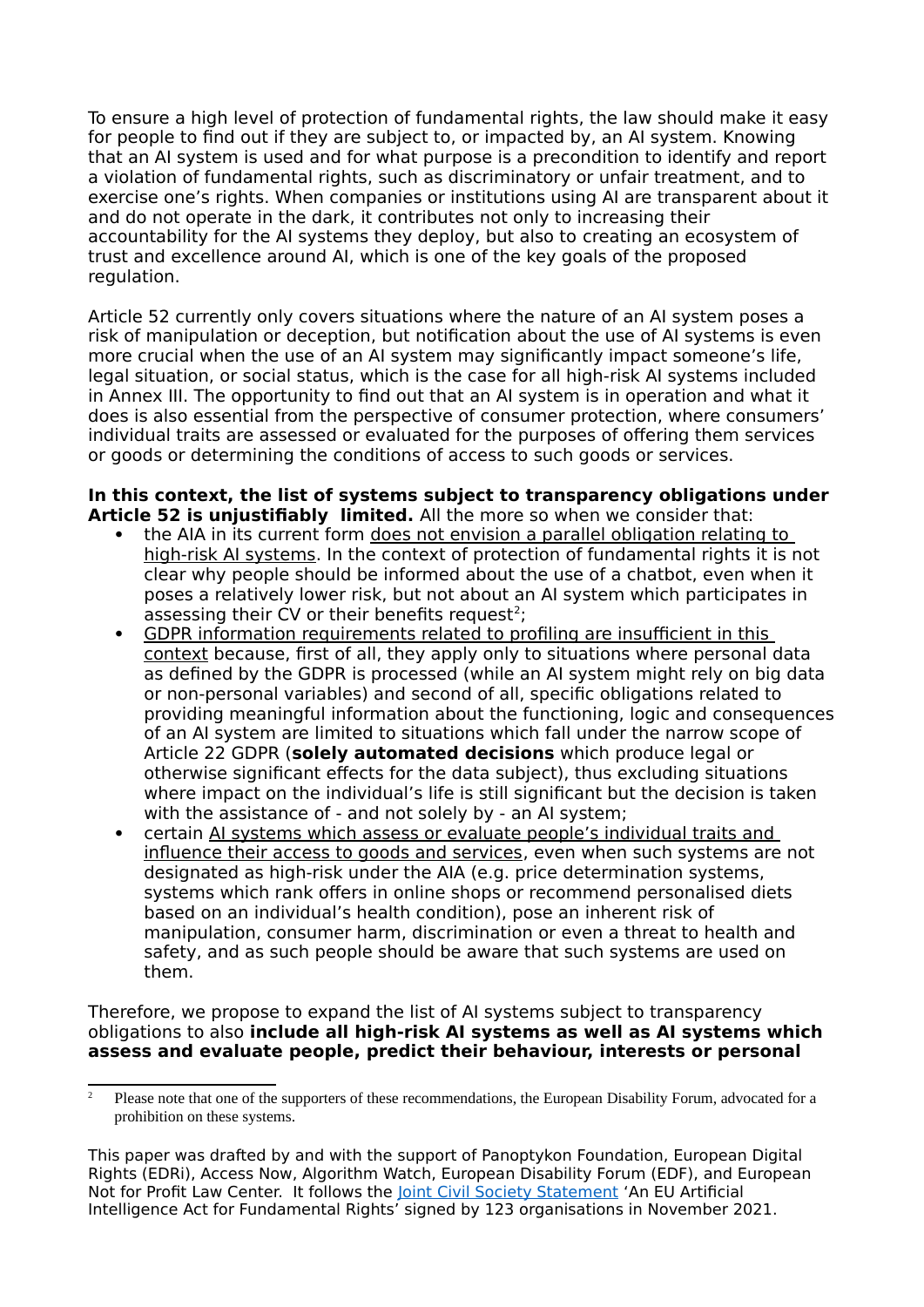**traits, recommend information, goods or services to them based on their activity or personal traits, regardless of whether these systems have been classified as high-risk.** The AIA should also envision an update mechanism for Article 52 in order to ensure a swift response to technological developments and emerging challenges for fundamental rights<sup>[3](#page-2-0)</sup>.

To be useful for individuals affected by an AI system, the notice provided to them should include not just the mere information that an AI system is in use (which does not offer much insight), but also:

- concise, easily understandable, accessible for persons with disabilities information about the purpose or task of the system (what it does);
- indication where more information about the system can be found (e.g. a link to EU public database, other publicly available and accessible for persons with disabilities resource, or contact details of the user);
- the information about the right to request an explanation if the decision taken with the use of an AI system significantly impacted them (see point 2 below).

It should also be noted that due to the severe risks that their use poses to fundamental rights, emotion recognition systems and some uses of biometric categorisation systems should be elevated to 'prohibited AI' under Article 5<sup>[4](#page-2-1)</sup>.

Finally, any exceptions to the obligation to inform natural persons about the use of an AI system for the purposes of detection, prevention, investigation and prosecution of criminal offences should not happen by default and should be limited to specific cases where it is strictly necessary in order to avoid obstructing or prejudicing proceedings. Please also note that in a separate paper a number of civil society organisations is advocating for the prohibition under Article 5 of uses of AI systems in the context of predictive policing.

## **2. The right to request an explanation of significant decisions**

As mentioned above, the AIA does not give individuals the right to inquire why a certain decision was made about them with the assistance of an AI system. While some might say that such a right exists under Article 22 of the GDPR, this is questioned by distinguished legal scholars<sup>[5](#page-2-2)</sup> who argue that, firstly, Article 22 provides other remedies, such as the right to human intervention, but not a right to explanation, and secondly, even if this right existed it would be limited to situations where decisions are **solely** automated. This seriously limits the practical application of this right as many decisions which significantly impact individuals are not made "solely" by an AI system, but rather by AI systems that assist the human in some stages of the decision-making process<sup>[6](#page-2-3)</sup>.

As a result, individuals have no legal tools to obtain an explanation as to why a certain outcome was produced by the AI system and how it influenced the final decision in

<span id="page-2-0"></span> $3$  See the ancillary amendment proposing a new Article 52a below.

<span id="page-2-1"></span>See a separate paper with recommendations on biometric categorisation and emotion recognition for more information about this.

<span id="page-2-2"></span><sup>&</sup>lt;sup>5</sup> See: S. Wachter et al., Why a Right to Explanation of Automated Decision-Making Does Not Exist in the General Data Protection Regulation, <https://academic.oup.com/idpl/article/7/2/76/3860948>.

<span id="page-2-3"></span> $6$  See: R. Binns, M. Veale, Is This Your Final Decision? Multi-Stage Profiling, Selective Effects, and Article 22 of the GDPR, <https://academic.oup.com/idpl/article/11/4/319/6403925>.

This paper was drafted by and with the support of Panoptykon Foundation, European Digital Rights (EDRi), Access Now, Algorithm Watch, European Disability Forum (EDF), and European Not for Profit Law Center. It follows the **Joint Civil Society Statement** 'An EU Artificial Intelligence Act for Fundamental Rights' signed by 123 organisations in November 2021.